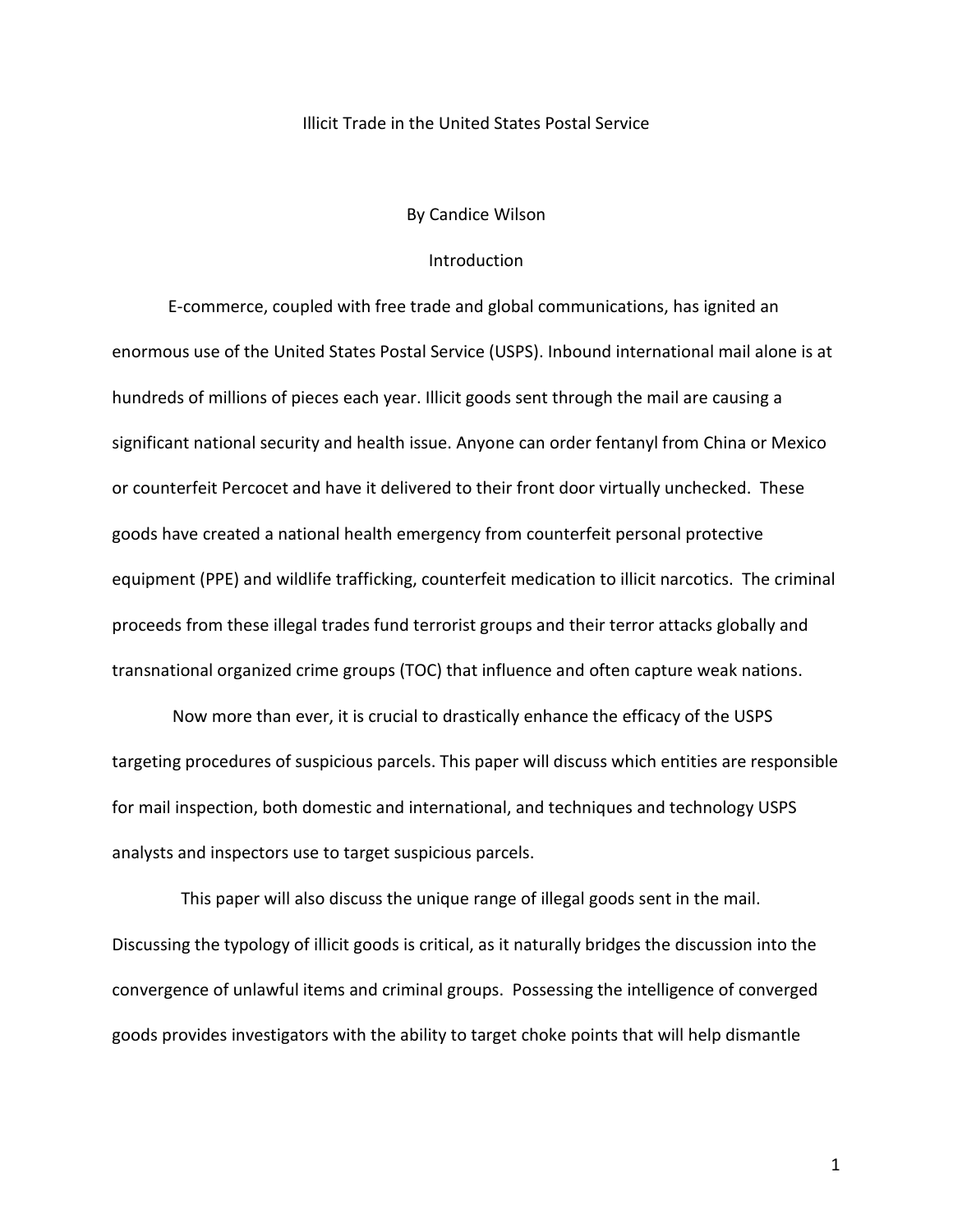criminal groups by arresting super facilitators and simultaneously reducing the number of targets that often overwhelms law enforcement.

Last, exploring policy, civic and industry response to illicit trade, and technology is necessary because data-driven, evidence-based technology and intelligence can assist with investigations. Further, engagement by all involved places a needful spotlight on officials, legitimate corporations, and individuals who intentionally or unwittingly enable illicit trade with little to no consequence. It is unsettling to think about the billions spent securing our physical borders. Yet, the USPS other private mail services have lagged behind far too long to keep illegal and dangerous products from entering the United States, despite their genuine and best efforts by some, which border officials and postal inspectors are working hard to detect and confiscate. The failure of the USPS runs entirely counterproductive to our national security efforts.

### **Parcel Interdiction: Procedure, Techniques and Technology**

The USPS coordinates with multiple entities to ensure the safety of parcels within and entering our borders. Starting at the international level, the Universal Postal Union (UPU), a specialized unit within the United Nations, is the epicenter for international cooperation on postal issues, including mail security. Its existence is why countries can send mail across the globe without separate bilateral agreements with each country. The UPU holds significant leverage, as it can suspend its members, including the USPS, if requirements go unfulfilled as mandated by the federal government (Marchand & Kosar, 2021). Requirements include the new federal mandates stemming from the Synthetics Trafficking & Overdose Prevention (STOP) Act.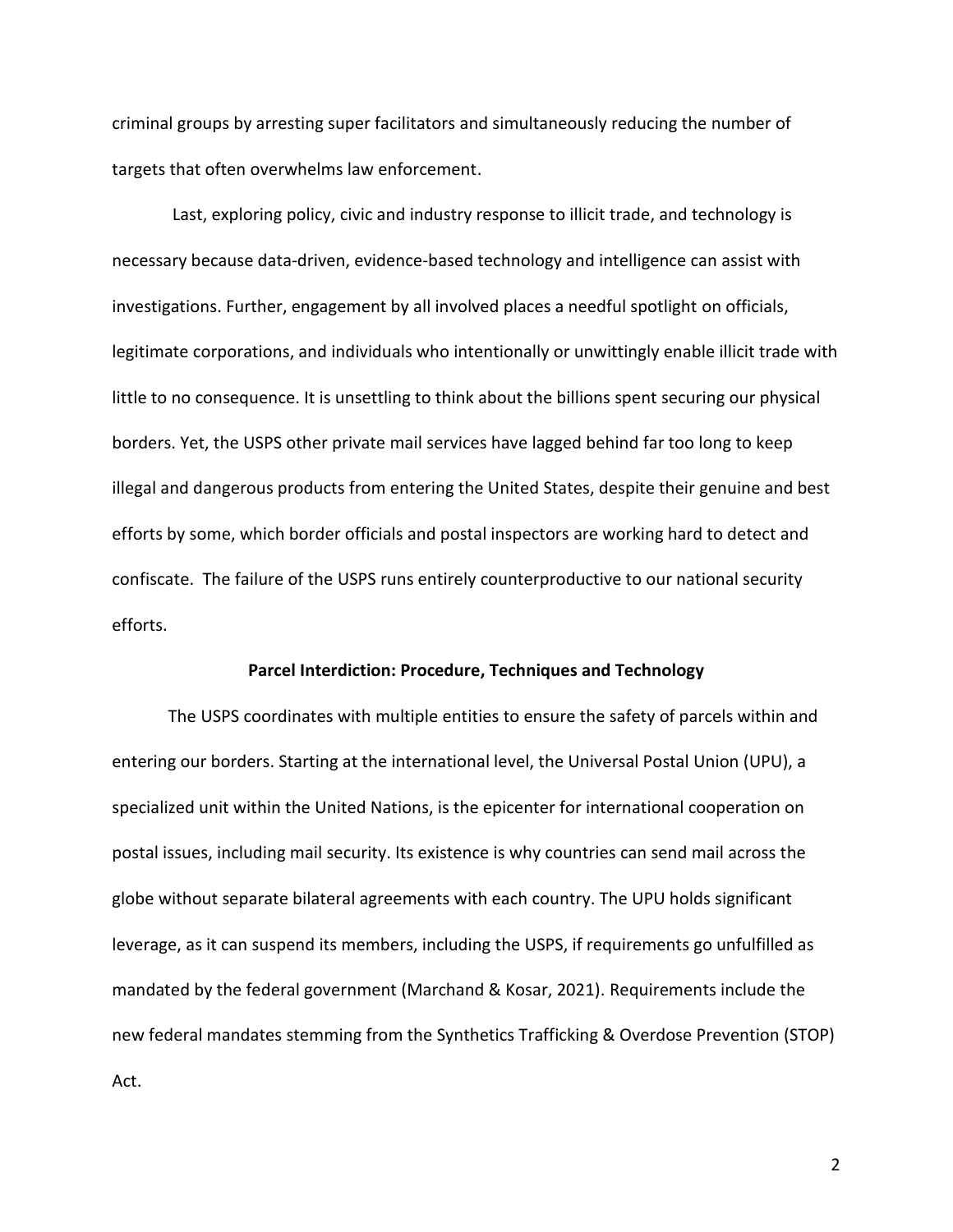In 2018, the STOP act became law. One of the key elements of this act requires advanced electronic data (AED) on all inbound international parcels, such as names, origin, weight, and contents information. Officials will deny entry of any package without an AED barcode, per the federal mandate (Porter, 2020). Once international packages arrive, the first stop is at the International Service Centers (ISC) located in San Francisco, New York, Miami, Los Angeles, and Chicago, where the parcels are subject to inspection by the Customs and Border Protection (CBP).

With the STOP Act in place, the USPS and the CBP reject packages with no AED information. The AED information initially comes from foreign post offices (F.P.O.) of nations that have agreed to, or are capable of, providing this data (Combating the Opioid Crisis, 2020). In addition to the STOP Act, other mandates exist that authorize investigators to inspect suspicious parcels. The Code of Federal Regulations (C.F.R.), 39 CFR 233.11, pertains to screening mail transported by aircraft. This code authorizes, along with 39 U.S.C. 5401, the Postal Service the power to screen a suspicious parcel they feel may pose an immediate threat (bomb, explosives, or firearms) without a search warrant or the sender and recipients' consent and can do so without opening the package. If the screening determines the parcel is a threat, the package can be opened and processed to eliminate this threat (Federal Register, 2021).

However, there is a concern regarding the STOP Act and the waivers granted to certain countries. Over 130 countries granted waivers which signify they do not have to comply with the STOP Act requirements. In other words, 130 countries do not have to provide accurate sender information, declaration of contents, weight, etc. These are pivotal data points for parcel interdiction analysis and general criminal investigations. This presents a tremendous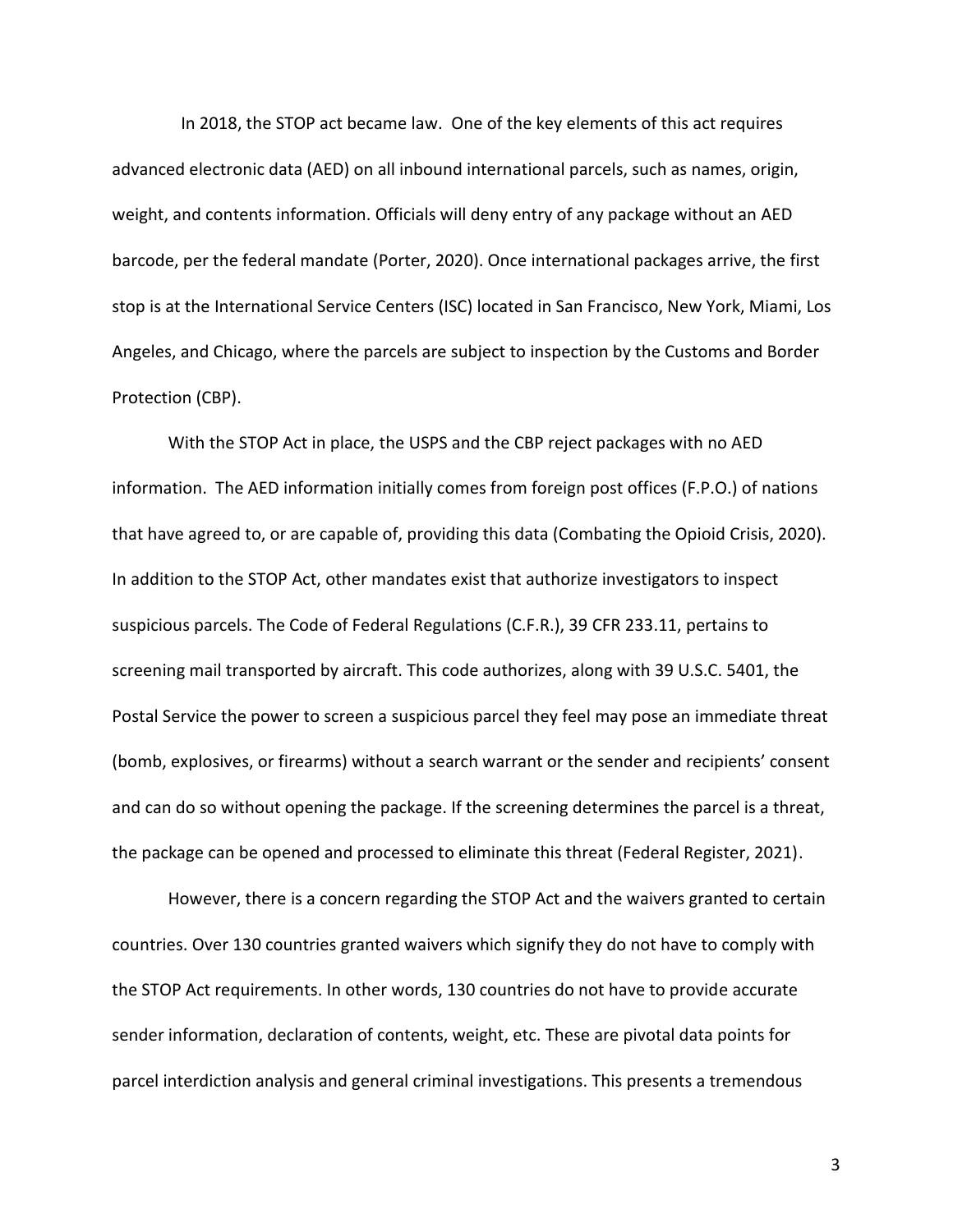vulnerability as illicit groups learn of these waivers and shift their illegal parcel shipments to these countries. Senators Portman and Klobuchar expressed this concern to the United States Post Office and Department of Homeland Security (HSGAC, 2021).

Waivers are granted a waiver if they meet the following three requirements:

- 1. The country does not have the capacity to collect and transmit AED
- 2. The country is considered low risk for parcel law and regulations violations.
- 3. The country has low volumes of parcels as such the parcels can be screened effectively through other means.

Senators Portman and Klobuchar strongly suggested these waivers be temporary and urged the State Department to resolutely work with the UPS and the World Customs Organization to advance global requirements for AED capabilities (HSGAC, 2021).

Once the package is accepted, postal employees utilize a variety of technological options, as illicit contents vary, and one technological option is not a blanket solution for all suspicious parcels. The F.D.A. has supplied postal inspectors with handheld surface-enhanced Raman scattering (SERS) devices to detect opioids and other illicit narcotics (Kimani, Lanzarotta, and Batson, 2021). Other high-tech analyzers help the USPS field divisions scan for illegal drugs and test over 300 illicit substances inside concealed parcels (USPIS, 2021).

In June of 2021, the USPS awarded a \$14 million contract to RedWave Technology, purchasing additional portable infrared spectrometers that detect dangerous materials such as drugs, explosives, powders, liquids, and gases (Postal Times, 2021). Postal employees have access to portable x-ray scanners that visualize the contents to detect numerous illicit substances and hazardous materials. Highly trained postal inspectors can recognize signs of a potentially dangerous parcel by examining a parcel's exterior. Inspectors look for clues such as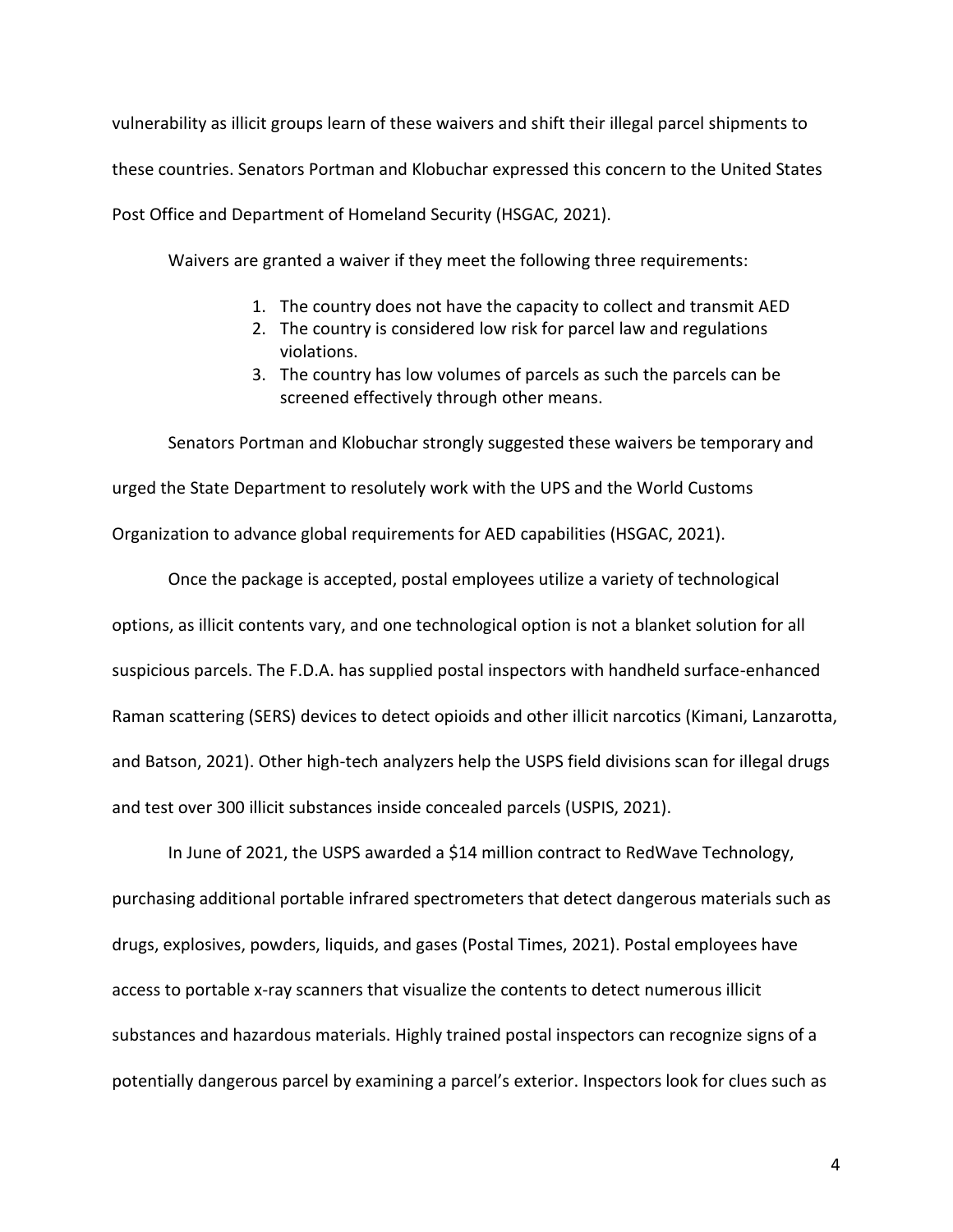misspellings of the sender or recipient's handwritten label, excessive use of tape, overuse of stamps to avoid metered postage, the recipient label reads a title only (not addressed to a specific individual), and discoloration or crystallization on the wrapper (USPS, 2019).

 The Environmental Protection Agency (E.P.A.) and the Fish and Wildlife Services (FWS) play an essential role in parcel security. As a result of the anthrax scare in 2001, the USPS, E.P.A., Federal Bureau of Investigation (FBI), and public health experts, initiated an irradiation process for parcels addressed to governmental agencies. The mail passes through ionizing radiation in the form of a high-energy beam which kills harmful bacteria like anthrax (E.P.A., 2021). The United States Department of Agriculture advised a list of plants, plant products, and animals to be subject to inspection by the Fish and Wildlife Services. Officials will seize a package and inspect further if one of three criteria exist; the package displays a written declaration the parcel contains an item on this list, the contents are visible, or the package shows signs of odor, stains, dampness, or swarming insects. A USPS inspector may open a package either by consent or a federal search warrant. Besides the USPS, all other mail carriers do not require consent or a warrant to open and inspect a suspicious parcel (USPS, 2014).

# **Typology of Illicit Goods**

New ways of delivering illicit goods include using the USPS, primarily due to the rise in e-commerce and its anonymity. Law enforcement agencies report a significant increase in the use of the postal system, which severely impacts their screening and interdiction capabilities (OECD, 2018). The CBP screens approximately 1 million packages a day at John F. Kennedy International airport, one of nine international mail facilities, looking for illicit food, wildlife, drugs, and illicit proceeds from drugs sales and counterfeit goods. JFK is the largest mail facility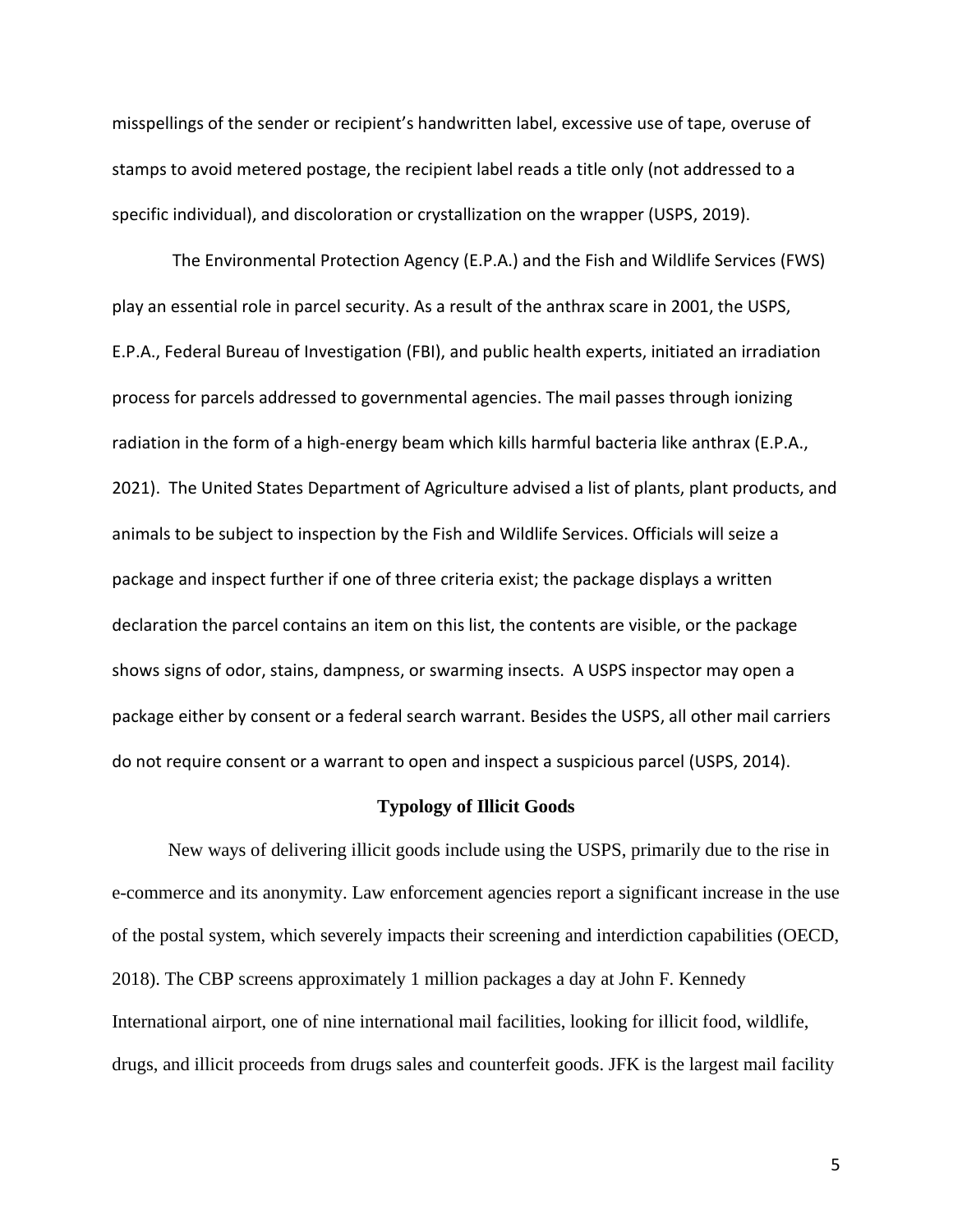in the nation and handles approximately 60% of all international packages (Narishkin  $\&$ Cameron, 2021).

The OECD conducted a survey and found counterfeit products and narcotics were the most seized products in Europe and the United States while law enforcement's weapons and illicit tobacco seizures were the next highest. After tobacco and weapons were illegal wildlife products and illegal alcohol (OECD, 2018). According to Narishkin and Cameron's article, counterfeit goods, including the theft of intellectual property rights (IPR), are a trillion-dollar industry and linked to terrorist groups worldwide. In 2018 alone, Customs and Border Patrol seized over 1,800 IPR parcels. If these goods were sold at the standard retail price, the estimated illicit proceeds from these sales would be an estimated \$54 million. Customs and postal officials experience the creativeness of drug smugglers when they locate illegal narcotics in Play-Doh cans and children's books, providing a few examples among hundreds of concealment methods. Inspectors also find counterfeit goods such as fake Air Jordan's, Gucci purses, Personal Protection Equipment, Rolex watches (Narishkin & Cameron, 2021).

According to a study published in *Global Crime*, 94% of illegal wildlife seized in the United States belongs to six groups: mammals, reptiles, mollusks, birds, fish, and coral. More than half of the seizures fell into the mammals and reptile groups. The leading means of transportation into the United States were via air cargo intercepted at postal offices by the Fish and Wildlife Services and customs officials. More than 200 thousand specimens were seized from shipments made through the mail. The study found the principal offender was China and their illicit e-commerce activity via social media platforms. (Petrossian, Pires, & van Uhm, 2016).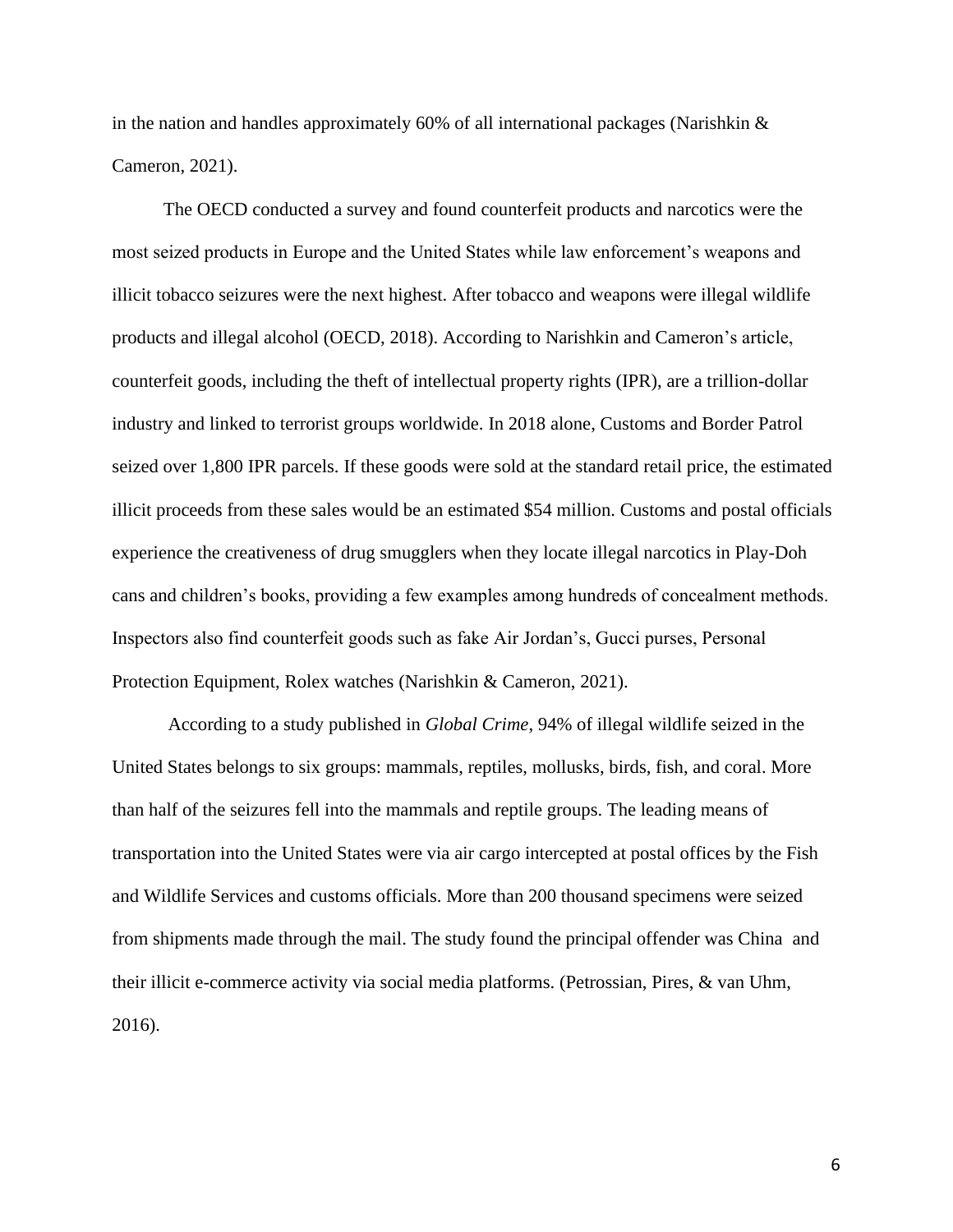In January of 2020, China implemented a temporary ban on wildlife trade because of the COVID-19 global pandemic as it is suspected to have originated from trafficking animals. In the first month of the ban, e-commerce platforms and other conservation groups collaborated and removed, deleted, or blocked an estimated 140,000 wildlife products and closed approximately 17,000 accounts revealing how prevalent the online trade of wildlife is in China (Standaert, 2020)

Criminal groups seized the opportunity to send counterfeit medicine claiming to cure COVID or curb the symptoms of the virus, fraudulent test kits, and masks. In March of 2020, at the International Mail Facility (IMF) in Los Angeles, California, the CBP seized fraudulent test kits mailed from the United Kingdom. Inside the parcel were six plastic bags containing vials labeled "Corona Virus 2019nconv (COVID-19)" and "Virus1 Test Kit". The external parcel wrapping read the words "Purified Water Vials," which was flagged by customs officials, which, as previously discussed, suspicious parcel identification in action (USCBP, 2020).

### **Investigations to Dismantle Illicit Networks Using the USPS**

Seizing parcels containing illicit goods often provides insight into where the contraband originated, transited, and destination location. In addition, parcel labels often provide sender and recipient information, including names and addresses. However, the sender's information on illicit parcels is often fraudulent, as the post office does not check identification when the sender mails a package. Each seizure incident can provide critical data on the entire trafficking chain. To allocate law enforcement resources efficiently, information regarding concealment tactics, the nation-states allowing these parcels to pass or incapable of detection, age, gender, and nationality of those participating in the shipment must be collected and analyzed to prevent contraband flows (World WISE, 2016) successfully.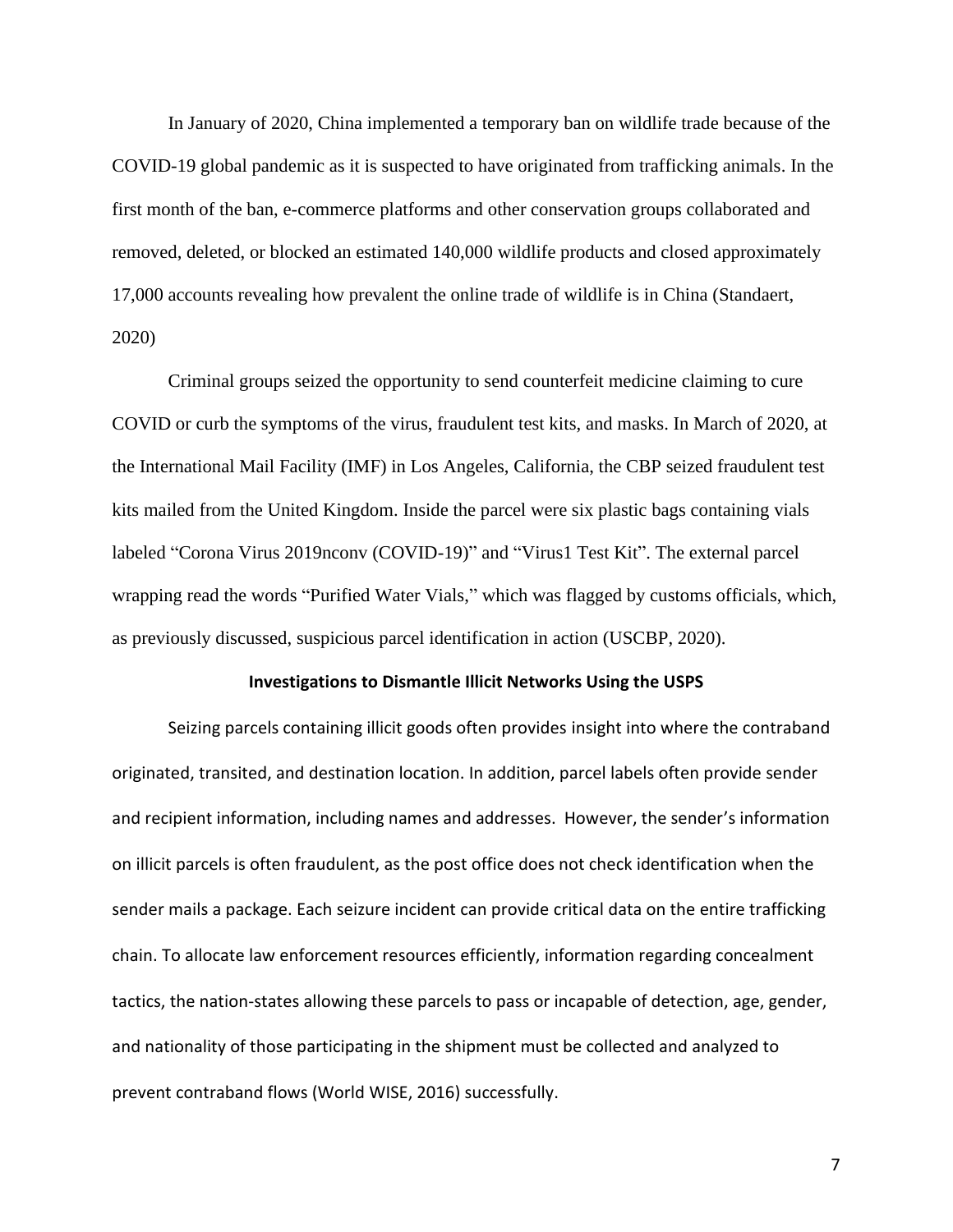Research reveals the lack of sender information is one of the key reasons illicit trade through postal services thrives domestically, and international bodies are discussing the same issue. The United States Department of State and the Bureau of International Narcotics and Law Enforcement Affairs (INL) met with Malaysia's leading postal service provider, Pos Malaysia, regarding interdiction best practices of illicit goods, especially wildlife trafficking. During discussions, participants discussed interdiction methods and other challenges and made a special mention about the lack of sender information where the mail is first accepted (TRAFFIC, 2020).

 Analysts and agents working within the Contraband Interdiction and Investigations (CI2) team is an internal multi-disciplinary unit of subject matter experts, focused on domestic and international narcotics trafficking, provides advanced data analytics for the field investigators (Barksdale, 2019). These analytic capabilities allow intelligence analysts to identify criminal networks or drug trafficking organizations (DTO) through parcel labels, IP data, USPS business records, and other commercial and law enforcement databases.

Sifting through vast amounts of data, especially when investigating social media, may have been a significant issue if not for algorithms. Algorithms sift through millions of posts looking at common drug terms and other classifiers such as photos, behavior, texts, timelines, and other key markers. Once it is determined it may be a dealer account, it is passed on to investigators to investigate further (O'Neill, 2021). Algorithms employing social network analysis for money laundering detection are another valuable tool to detect bad actors in a criminal network and detect accounts associated with the same person. Algorithms that utilize frequent pattern mining and role-finding algorithms within criminal networks are proven to be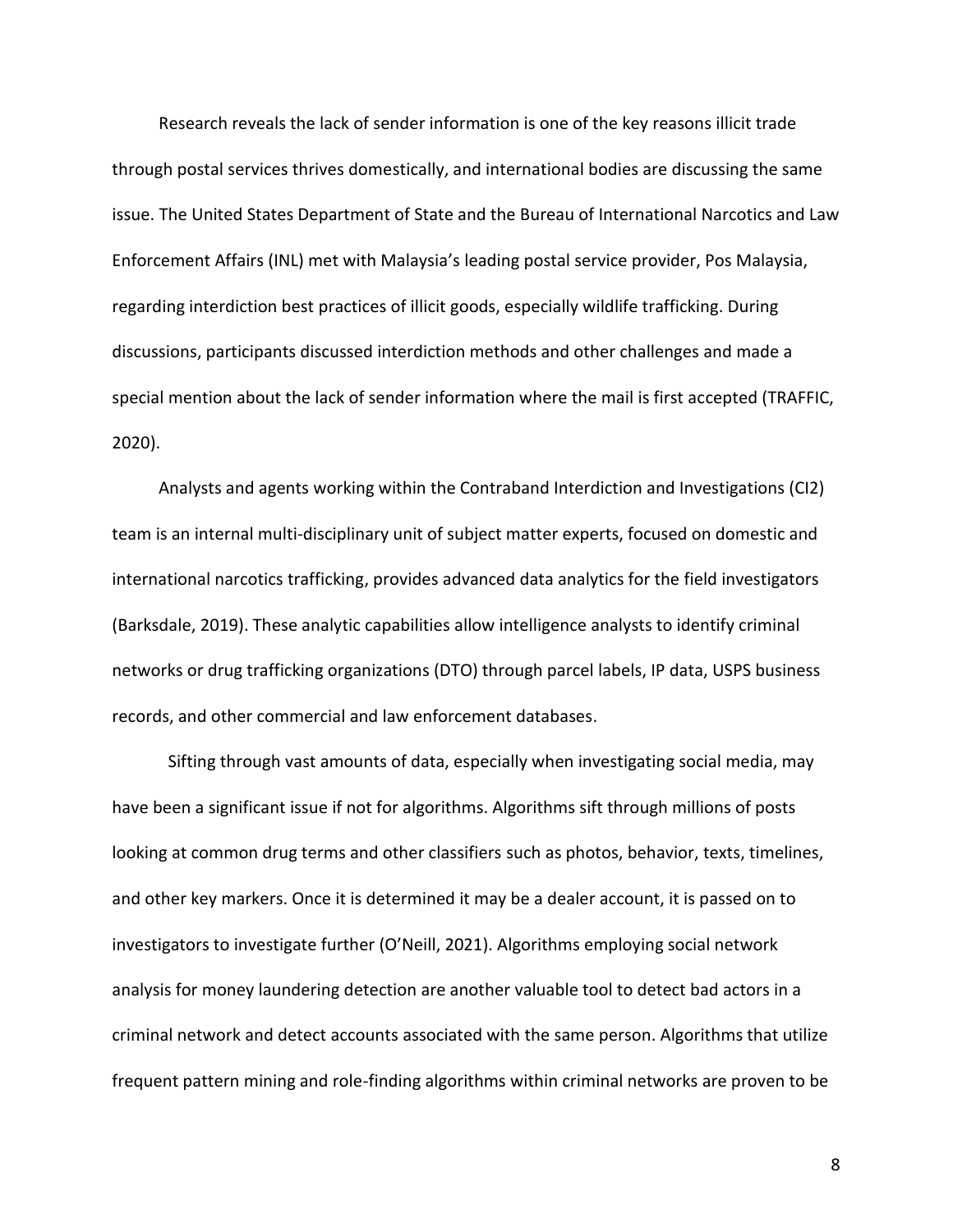effective techniques in money laundering detection and criminal network research (Drezewski, Sepielak, & Filipkowski, 2015).

 Supplying a highly targeted intelligence product includes financial information, point of vulnerability (active warrants), social media intelligence, locations, vehicles, mobile phone analysis, and deconfliction with other law enforcement agencies often providing additional intelligence. In other words, resources are not stove-piped, providing investigators with a more comprehensive depiction of the network.

 Analysts and investigators working within the United States must create a synergy between each other and international law enforcement bodies to assist with refining the target (Joint Chiefs of Staff, 2016). Interconnectivity absolutely must exist, given the nature of global trade. Evolving from traditional investigation methods, focusing on super fixers or super facilitators, who tend to operate internationally and are often officials within governments, is more effective regarding dismantling their networks. These co-conspirators operate at the intersection of other criminal networks and often possess the skill and resources to allow an illicit network to run. If identified and captured, the effects on the criminal organization, and the additional intelligence seized as a result, far outweigh the arrest of a simple foot soldier, providing very little actionable intelligence (Perlmutter, 2020).

 Threat networks are fluid, often-times sophisticated, and work clandestinely. In some instances, threat networks are not entirely clandestine, they operate in plain view. Criminal groups participating in illicit trade have relationships with individuals and public officials working under the cloak of legitimate professions. As Angel Nguyen Swift (2020) stated in her testimony to the House Committee on Financial Services, third-party facilitators such as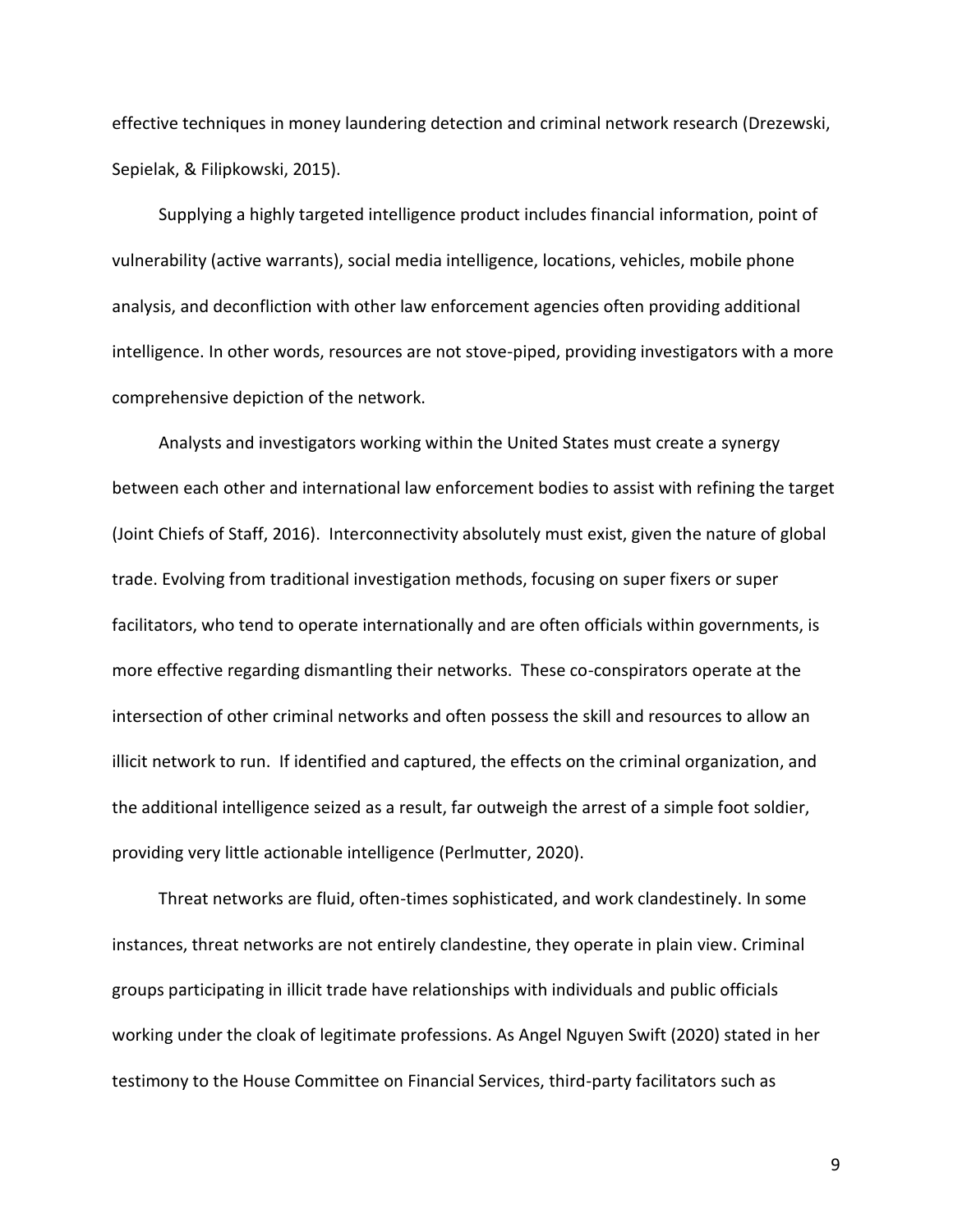attorneys, accountants, and real estate agents enable and actively participate in illegal activity with impunity. Given this fact, financial investigations must be conducted alongside the more traditional criminal investigation of whatever illicit item was seized inside the parcels: drugs, weapons, or any other illegal shipment.

Gretchen Peters, the Executive Director at the Center on Illicit Networks and Transnational Organized Crime, testified to the Subcommittee on National Security that criminal organizations have not moved institutionally to blockchain currency (Peters, 2020). However, obtaining financial transactions to demonstrate money laundering and identify additional co-conspirators is critical. Bad actors have more options to transfer money, whether online, peer-to-peer electronic wire transfers from money services businesses (MSB), mobile cash applications, or cryptocurrencies. The many options available and their anonymity are principal reasons why illicit trade has dramatically increased.

 The USPS utilizes undercover cryptocurrency accounts via the USPIS Cryptocurrency Fund Program to purchase illicit goods, mainly narcotics (USPSOIG, 2021). The investigator can identify cryptocurrency accounts to seize due to their investigation by notifying the Asset Forfeiture Unit (AFU) and transferring the seizure to AFU's wallet. The AFU transfers funds to the United States Marshals Service for disposal, where the US Marshals Service ultimately returns the proceeds of sale to the USPIS (USPISOIG, 2021). In 2019, the USPIS seized \$24 million in illicit proceeds of various forms, including cryptocurrency (USPS, 2020).

 Cryptocurrency is used on the surface web as well as the Dark Web. A joint investigation involving the USPIS, and DEA identified and arrested a Dark Web vendor Alaa Awalli aka "Dopeboy210," for the distribution of fentanyl, cocaine, and methamphetamine online and in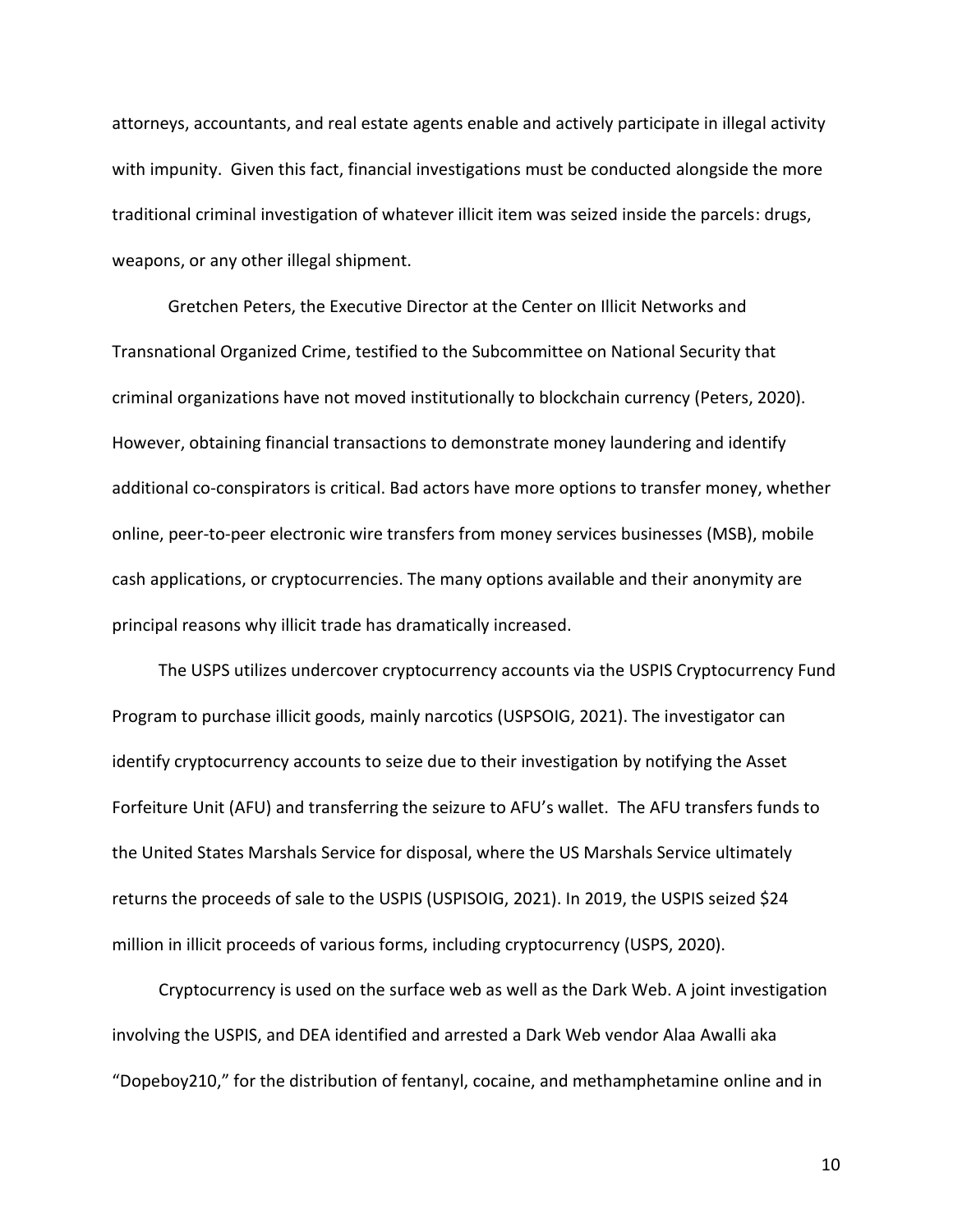the San Antonio and Houston, Texas area. USPS Inspectors initially located an Easy Post account used by Awalli. Through the parcel history of this Easy Post account, they learned that this vendor was the source of supply for other Dark Web vendors. Officials estimate Awalli distributed approximately 895,000 pills, mostly oxycodone pills pressed with fentanyl, methamphetamine-laced Adderall, and Xanax. Awalli was sentenced to 30 years in federal prison (USPS, 2020). Officials believe the fentanyl and the commercial pill press used to manufacture the pills were shipped from China. The enormity of this illegal operation was discovered when officials recovered 120 packages of pills ready to be delivered and 70 parcels already mailed but intercepted by the USPS. Thousands of orders, mainly made online, were waiting to be fulfilled (KSAT, 2017). The Awalli investigation is but a glimpse of the vastness of illicit activity on the world wide web.

# **Conclusions**

The STOP Act was one of the most recent bipartisan government responses to the opioid crisis, with fentanyl, carfentanyl, and other addictive substances, effortlessly passing our borders via the USPS. Implementing mandatory AED intelligence is only helpful if the data is authentic. Data quality could be an issue for FPO's. However, Executive Director of CBP's Cargo and Conveyance Secure Thomas Overracker stated a regulation package for AED requirements FPO's must follow. This requirements package is due for publication soon. Although the STOP act addressed the significant issue of AED, there are several other issues USPS's Office of Inspector General (OIG) found problematic, and it starts early in the mail distribution chain, including foreign posts. (Overacker, 2020).

Coordinating with foreign posts and inspections and delayed parcels to the ISC's from the inbound foreign commercial flights raises concerns. Per the UPU, the mail should be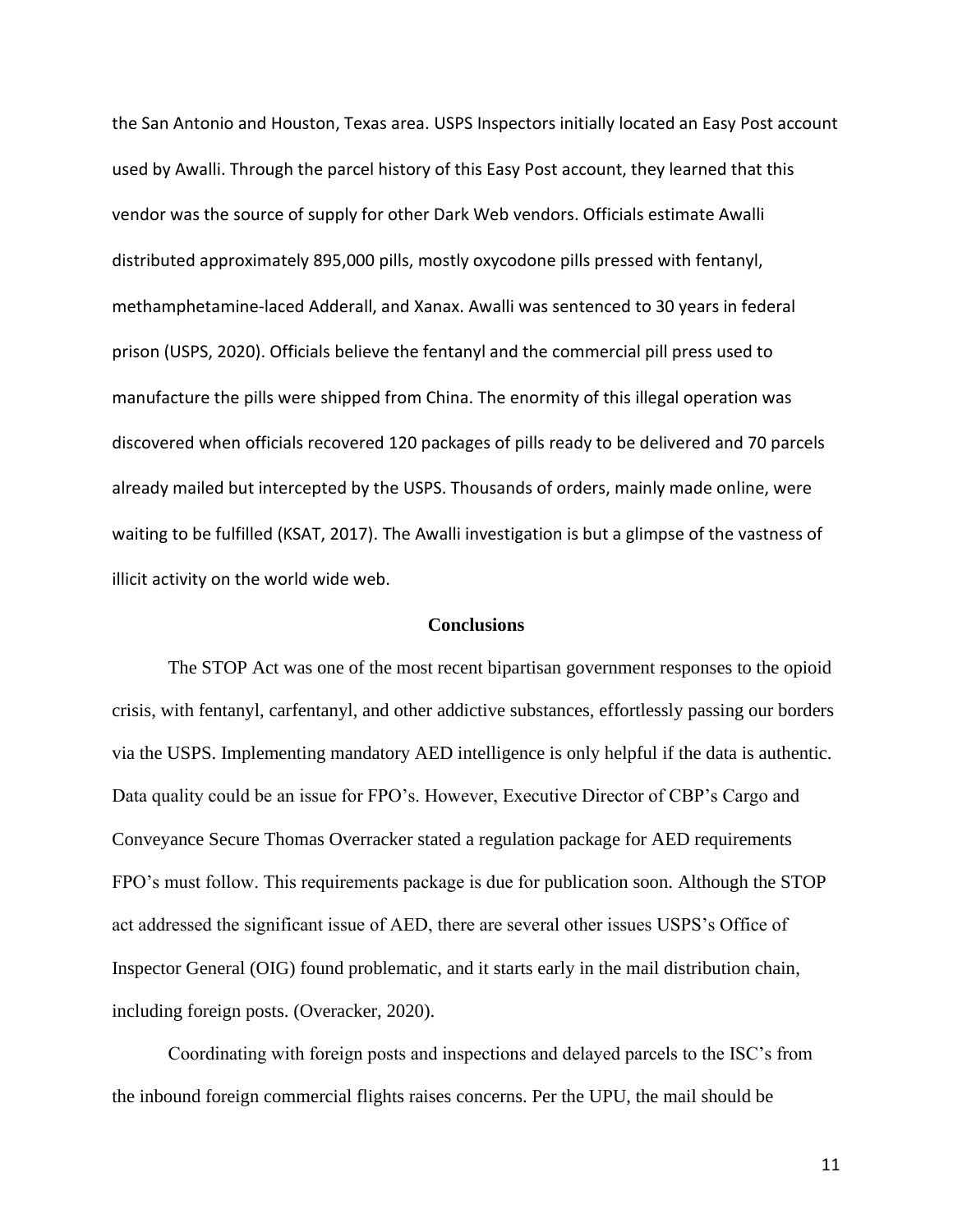submitted to the ISC within two hours after the airplane's arrival; however, the OIG found significant delays, even up to 24 hours (OIG, 2017). A portion of this problem is regarding the ground handlers, which the USPS does not have the authority to manage. Besides this issue, the Postal Service acknowledges the *ramp report*, which monitors the movement of parcels, and its delays need to be done across all the ISC's, not merely a few.

The STOP Act is critical because the intelligence gained on the parcel label of origin can significantly increase the chances of identifying facilitators and networks. Nonetheless, obtaining this intelligence all depends on the capabilities and willingness of postal employees and nation-states abroad, and this requires reliance on foreign posts. The USPS and all entities utilizing our postal system must adhere to this requirement immediately. If analysts and investigators are missing half of the parcel label information, the lack of this essential information makes an investigation that much more difficult.

Information sharing and cross-border cooperation are a must. Criminal organizations possess a level of connectedness that, frankly, law enforcement and intelligence agency do not. Threat networks also achieve an alarming rate of success due to their dexterity and cleverness, willingness to assist each other, the availability of various encrypted communication and payment options.

External to USPS, corrupt entities and bad actors pose a significant challenge to law enforcement operations, evidenced by their ability to participate in illicit trade with near impunity. Internal drug trafficking arrests of postal workers indicate corruption, and the presence of insider threat actors is problematic. Officials in New York arrested five men for running a narcotic trafficking operation, particularly heroin and fentanyl, utilizing the USPS. One of the five men, Daniel Ortiz, was a mail carrier for the USPS who helped facilitate the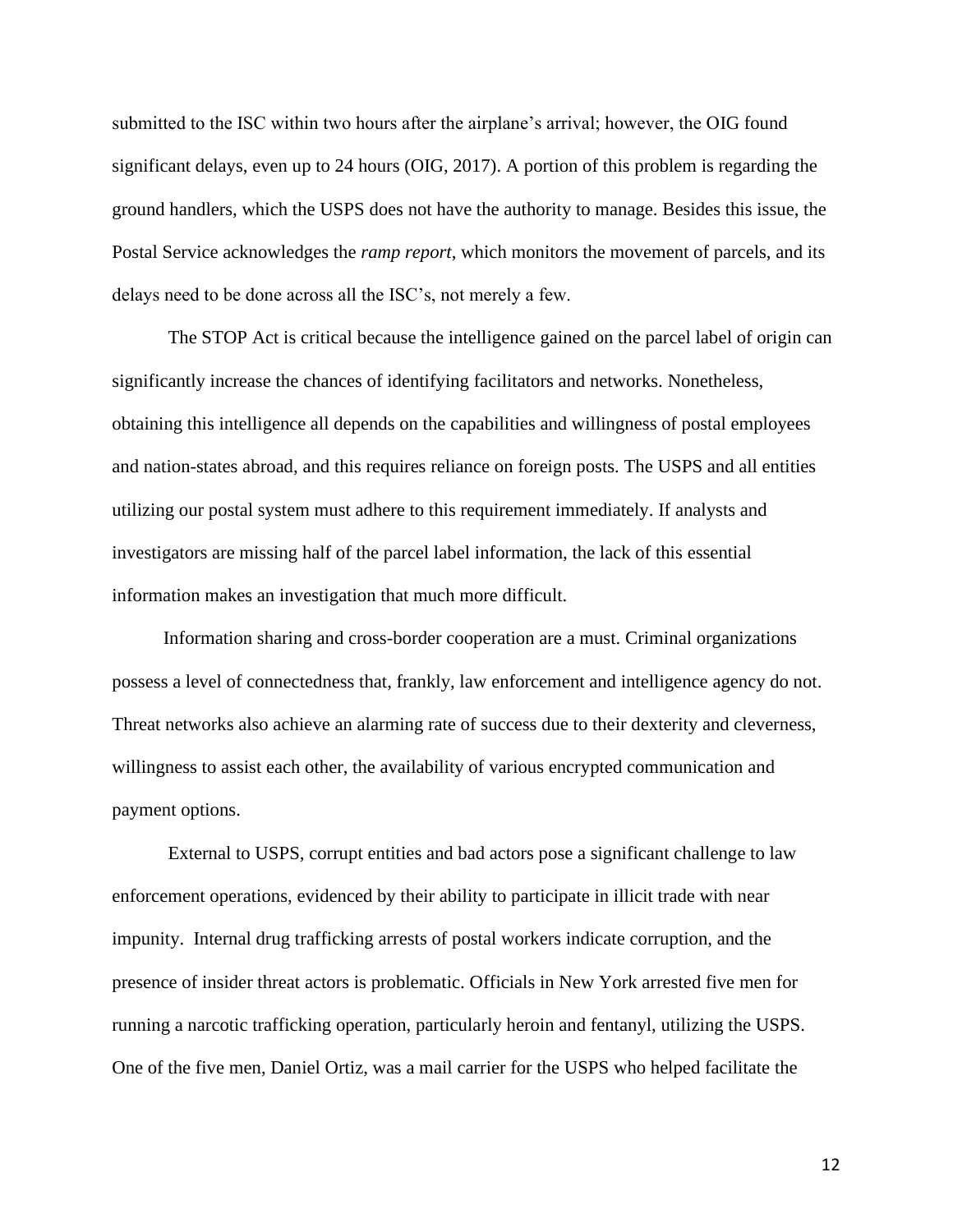shipment of drugs and drug proceeds across the country (United States District Attorney's Office Southern District of New York, 2021). In the wake of their arrest, officials seized over 6 kilograms of fentanyl and heroin that could have permeated into the community, undoubtedly leading to fatal overdoses. In another case, officials arrested 16 postal workers and clerks for knowingly distributing parcels containing cocaine to target addresses in the Atlanta area. The postal workers accepted bribes and recruited fellow employees to partake in the network (Stanley-Becker, 2018).

Having a co-conspirator within the USPS or private mail business, an insider threat renders the goal of supplying the demand of illegal goods that much easier. Like most businesses, employees sometimes fall prey to bribes and end up conspiring with subjects at some point in the supply chain. It is not only falling prey to bribes, as employees making minimum wage are, at times, desperate for money. However, this cooperation with criminal groups is, on occasion, entirely voluntary, or even initiated, and headed by an insider threat. Where supply intersects with the United States Postal system, a mail courier knowingly delivers items that can threaten the health of our communities is a real problem. Interestingly, the Office of Inspector General's 2018 audit report regarding the issue of insider threat was redacted in its entirety (USPS, 2018).

### **Recommendations**

Given the volume of mail worldwide with a destination to the United States, analysts must incorporate advanced techniques into the investigative process of identifying parcels that may contain illicit goods. The Office of Inspector General of the United States Postal Service, in their 2018 audit, proposed enhancements to the USPS's current data model to improve their targeting of suspicious parcels. The data model cultivated information from historical drug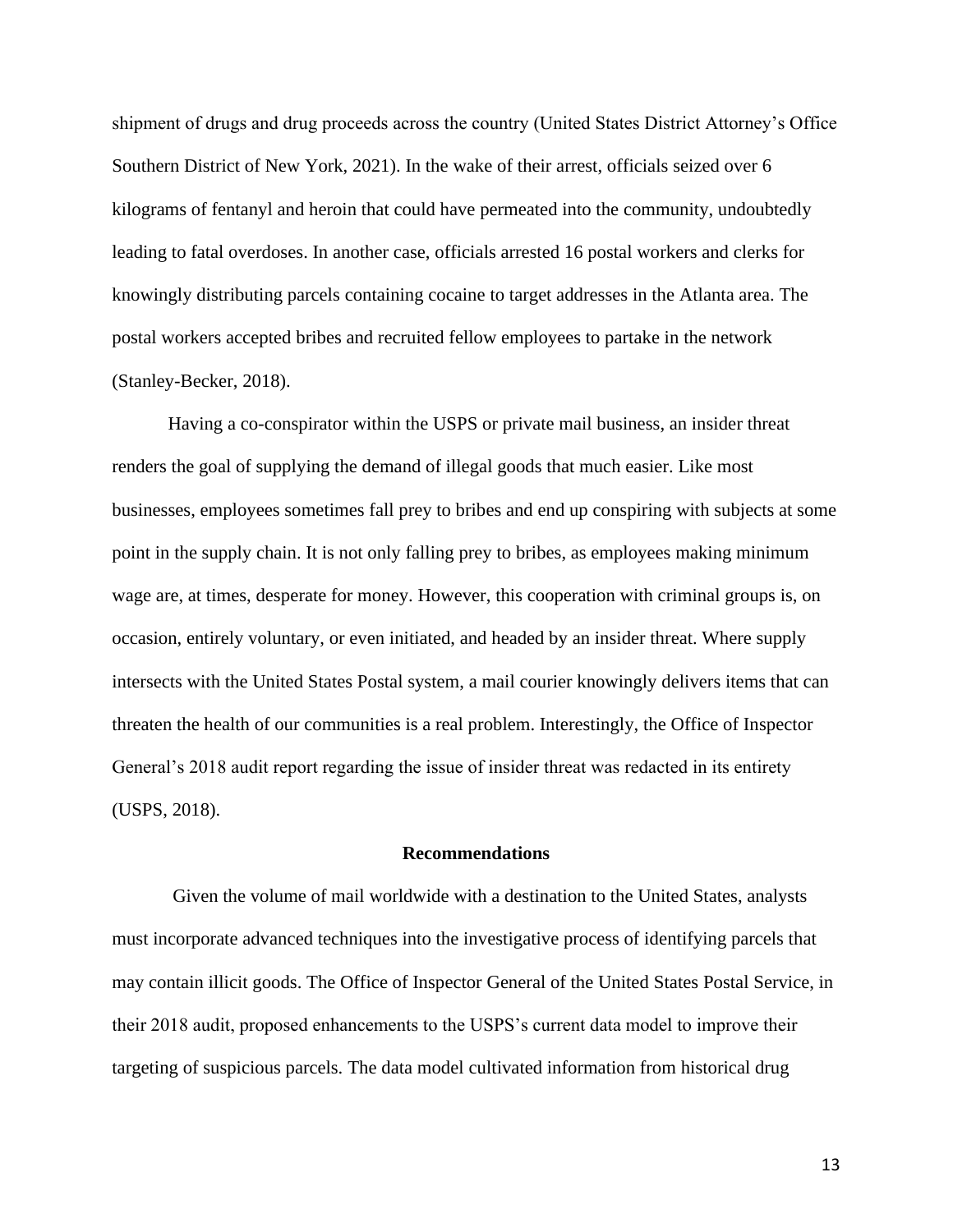seizures to identify suspicious packages using postal retail, delivery, mail processing, and human resources data (United States Postal Service, 2018). The Postal Service also must improve its inbound mail monitoring and reporting processes by including the actual flight arrival date and time the mail arrives at the airport, improving the paper trail and movement of parcels. The ISC indicated the mail is left susceptible to unauthorized package manipulation (OIG, 2017).

Developing a target parcel can be done close to real-time, as the postal inspector receives a daily list of targeted parcels. One of the main flaws in this data model was the lack of feedback regarding whether a targeted package contained illegal substances, which is a critical source of information. Communication is vital, and USPS recommends an infrastructure that provides near-instantaneous communications between the field and analysts. By incorporating this feedback, analysts and investigators can learn from those key indicators (United States Postal Service, 2018).

 Developing a target parcel once inside our borders can be helpful to investigators. Once inside the jurisdiction of the United States, analysts can research the sender and recipient information, IP information, and other techniques used to develop a target parcel to intercept. However, the OECD recommends focusing on stopping illicit trade at the source. The STOP act reflects the need for advanced, secure, electric data before the parcels are loaded onto the aircraft in foreign nations (OECD, 2018).

To tackle the issue regarding corrupt postal workers conspiring with external bad actors, it is recommended to place focus on this interesting intersection where the illicit supply chain and its participants meet with compromised employees of the USPS needs special attention. It should provide a deterrence through swift prosecution. It is also recommended there be a way to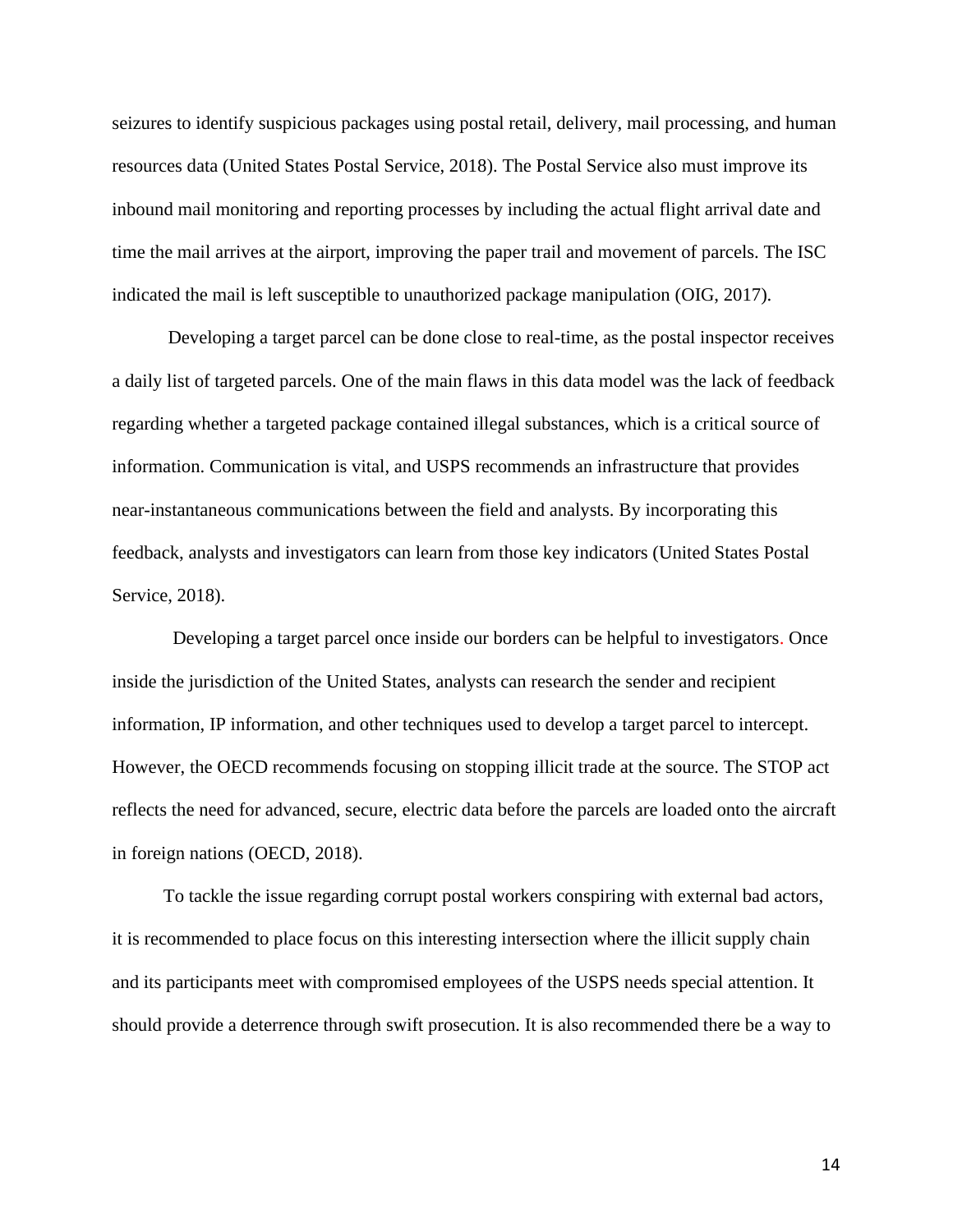anonymously report suspicious behavior of co-workers as retaliation is real concern to remain quiet.

Dark Web cryptomarkets are selling illicit goods such as firearms with near impunity, as they can circumvent federal firearms laws. A small group consisting of four men in Atlanta, GA, used the USPS to ship firearms, hidden in electronic equipment, to their customers worldwide. Eleven countries assisted the USPS in this investigation by conducting postal audits within their jurisdictions. This intelligence-led investigation helped identify this small criminal network. This investigation provides a perfect example of how cross-border information sharing is necessary and inevitable given the nature of global illicit trade.

The Atlanta investigation also demonstrates the need to dramatically increase websites and social media monitoring. Once shut down, these groups tend to show up again but under a different name. Government and private entities need to form large targeting units to identify these sites, but they can't stop at merely shutting down the websites. Law enforcement needs to follow up by locating and arresting these criminal groups responsible for these sites. Constant public shaming is necessary for social media platforms that have not done their due diligence to identify and immediately shut down these sites and identify the groups behind them.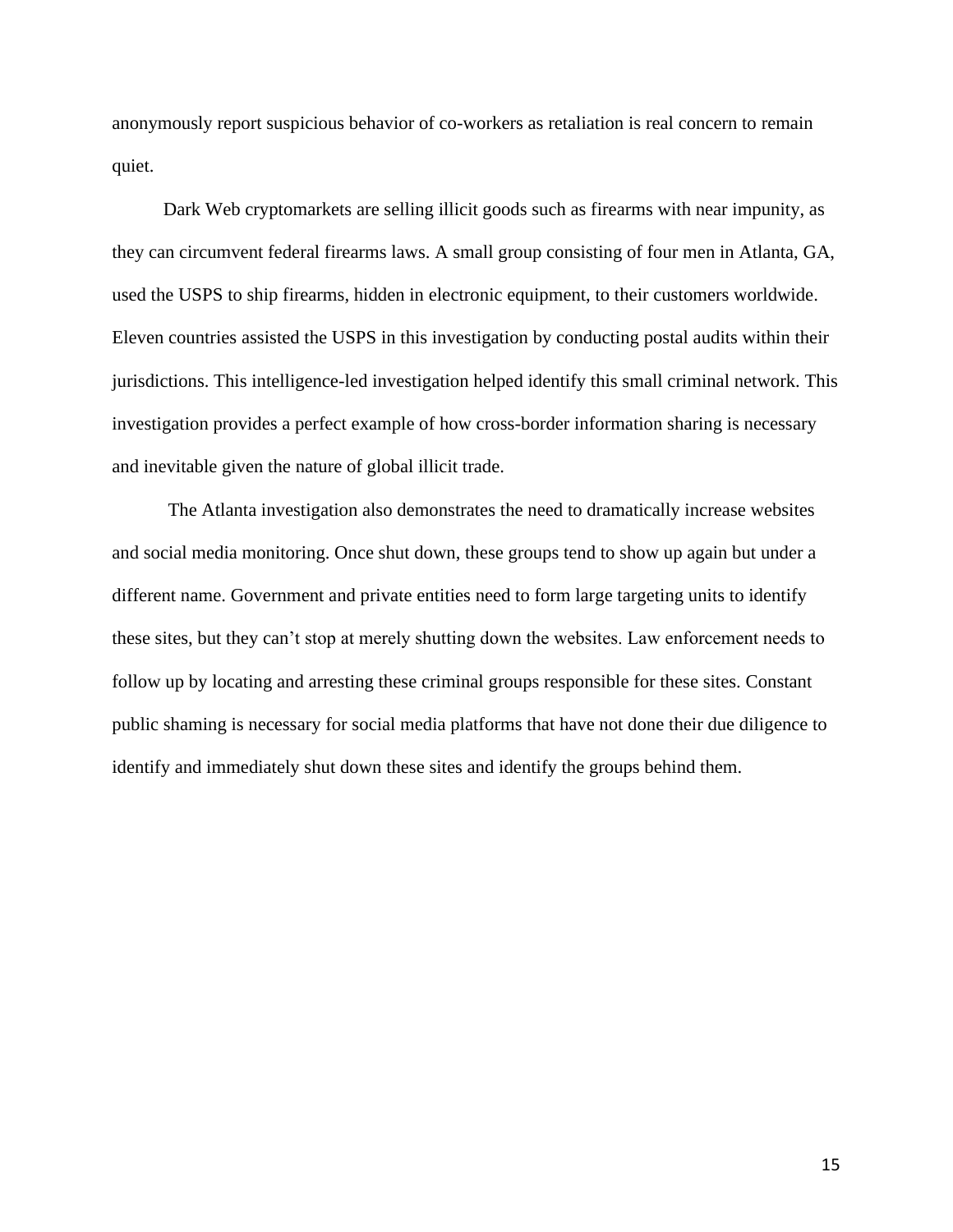## References

Barksdale, G.R. (2019). Statement of Gary R. Barksdale Chief Postal Inspector United States Postal Service Before the Committee on Energy and Commerce Subcommittee on Oversight and Investigations United States House of Representatives.

[https://about.usps.com/news/testimony/2019/pr19\\_cpi0716.htm](https://about.usps.com/news/testimony/2019/pr19_cpi0716.htm)

Combating the Opioid Crisis: Oversight of the Implementation of the STOP Act: Hearing before

the Permanent Subcommittee on Investigations (2020).

[https://www.hsgac.senate.gov/subcommittees/investigations/hearings/combatting-the-](https://www.hsgac.senate.gov/subcommittees/investigations/hearings/combatting-the-opioid-crisis-oversight-of-the-implementation-of-the-stop-act)

[opioid-crisis-oversight-of-the-implementation-of-the-stop-act](https://www.hsgac.senate.gov/subcommittees/investigations/hearings/combatting-the-opioid-crisis-oversight-of-the-implementation-of-the-stop-act)

Drewewski, R., Sepielak, J., and Filipkowski, W. (2015). The application of social network analysis algorithms in a system supporting money laundering detection.

<https://www.sciencedirect.com/science/article/pii/S0020025514009979>

EPA. (2021). Mail Irradiation. *United States Environmental Protection Agency*.

<https://www.epa.gov/radtown/mail-irradiation>

Federal Register. (2021). Mail Screening Regulations. In *The Federal Register / FIND* (Vol. 86, Issue 98, p. 27823). *Federal Information & News Dispatch, LLC.* [https://www.federalregister.gov/documents/2021/09/27/2021-20574/mail-screening](https://www.federalregister.gov/documents/2021/09/27/2021-20574/mail-screening-)[regulations](https://www.federalregister.gov/documents/2021/09/27/2021-20574/mail-screening-)

HSGAC. (2021). Portman, Klobuchar Express Concern Regarding STOP Act Waivers, Urge Biden Administration to Aggressively Pursue Advancing Global Requirements. U.S. Senate Committee on Homeland Security & Governmental Affairs.

Joint Chiefs of Staff (2016). Countering Threat Networks. Joint Publication 3-25

[https://www.jcs.mil/Portals/36/Documents/Doctrine/pubs/jp3\\_25.pdf](https://www.jcs.mil/Portals/36/Documents/Doctrine/pubs/jp3_25.pdf)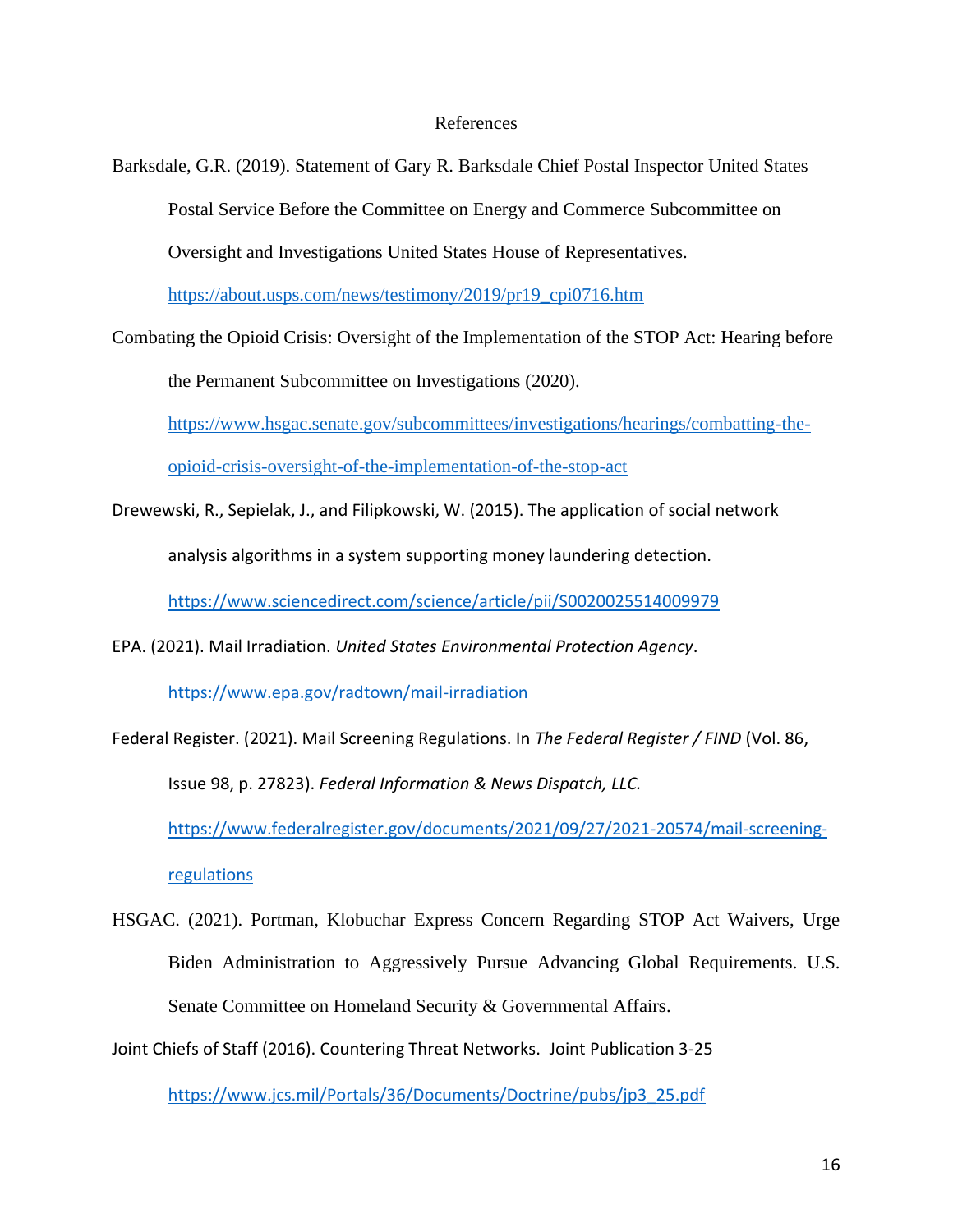Kimani, Lanzarotta, A., & Batson, J. S. (2021). Rapid determination of eight benzodiazepines in suspected counterfeit pharmaceuticals using surface‐enhanced Raman scattering with handheld Raman spectrometers. *Journal of Forensic Sciences*, *66*(6), 2167–2179.

<https://doi.org/10.1111/1556-4029.14797>

- KSAT. (2017). Federal investigators shut down drug ring in San Antonio. KSAT News. [https://www.ksat.com/news/2017/09/07/federal-investigators-shut-down-drug-ring-in](https://www.ksat.com/news/2017/09/07/federal-investigators-shut-down-drug-ring-in-)san-antonio/
- Marchand, R. & Kosar, K.R. (2021). The Uncertain Future of the Universal Postal Union. *American Enterprise Institute (AEI).* [https://www.aei.org/wp](https://www.aei.org/wp-content/uploads/2021/08/The-Uncertain-Future-of-the-Universal-Postal-Union.pdf?x91208)[content/uploads/2021/08/The-Uncertain-Future-of-the-Universal-Postal-](https://www.aei.org/wp-content/uploads/2021/08/The-Uncertain-Future-of-the-Universal-Postal-Union.pdf?x91208)[Union.pdf?x91208](https://www.aei.org/wp-content/uploads/2021/08/The-Uncertain-Future-of-the-Universal-Postal-Union.pdf?x91208)
- Narishkin, A. & Cameron, S. (2021). How JFK Customs Searches 1 million packages a day for illegal items. *Business Insider. [https://www.businessinsider.com/jfk-customs-searches](https://www.businessinsider.com/jfk-customs-searches-million-mail-packages-drugs-counterfeit-2019-9)[million-mail-packages-drugs-counterfeit-2019-9](https://www.businessinsider.com/jfk-customs-searches-million-mail-packages-drugs-counterfeit-2019-9)*
- OIG. (2017). Delayed Inbound International Mail. *Office of Inspector General United States Postal Service. Audit Report Number MS-AR-17-009.*  [https://www.uspsoig.gov/sites/default/files/document-library-files/2017/MS-AR-17-](https://www.uspsoig.gov/sites/default/files/document-library-files/2017/MS-AR-17-009.pdf) [009.pdf](https://www.uspsoig.gov/sites/default/files/document-library-files/2017/MS-AR-17-009.pdf)
- O'Neill, P. (2021) How police use AI to hunt drug deales on Instagram. Daily Dot. <https://www.dailydot.com/irl/instagram-drug-dealing-attorney-general/>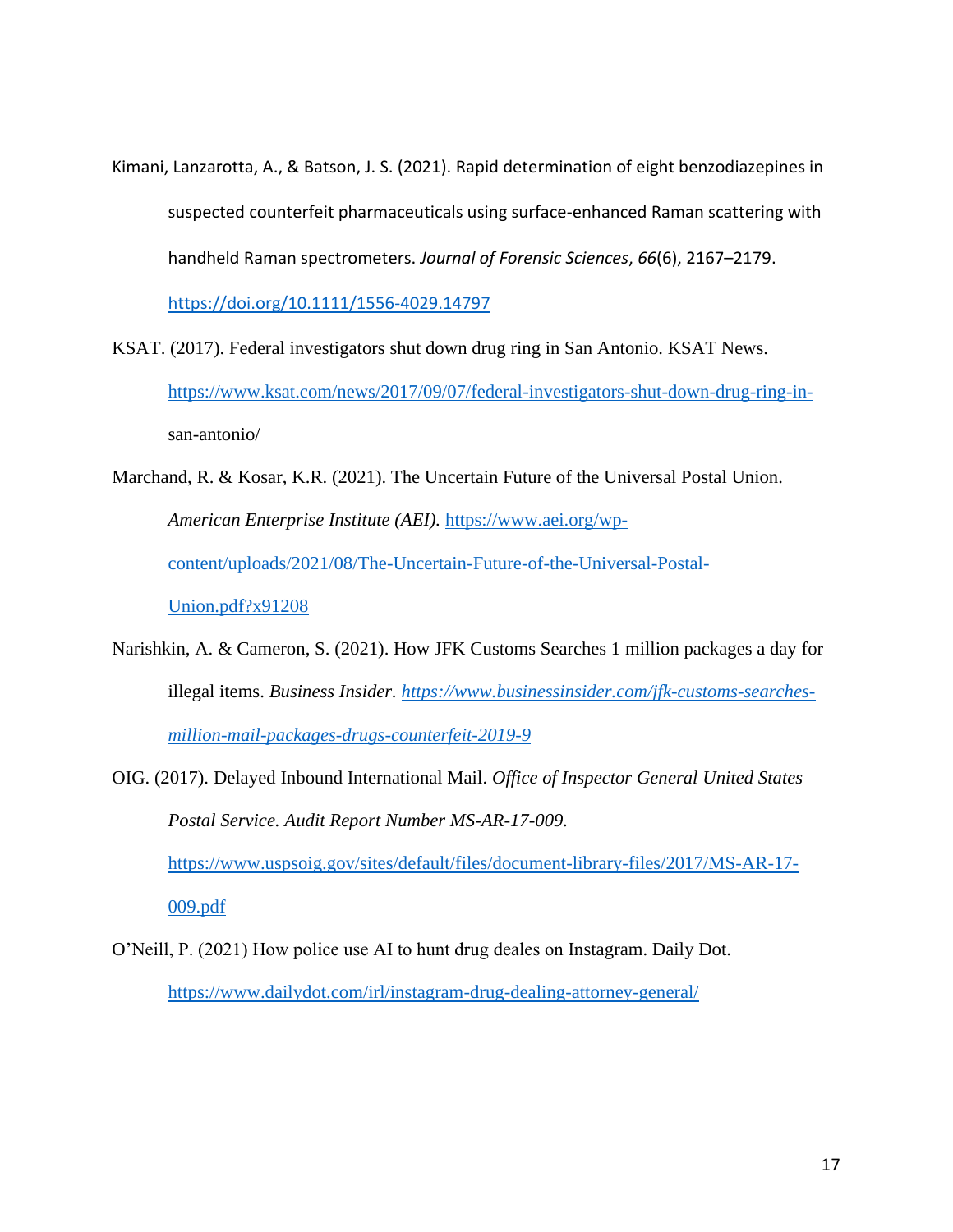Overacker, T. (2020). Combating the opiod crisis: Oversight of implementation of the STOP act. U.S. Senate Committee on Homeland Security and Governmental Affairs Permanent Subcommittee on Investigations.

https://www.hsgac.senate.gov/imo/media/doc/Overacker%20Testimony.pdf

Petrossian, G.A., Pires, S.F., and van Uhm, D.P. (2016). An Overview of Seized Illegal Wildlife Entering the United States. *Global Crime*.

<https://www.crimrxiv.com/pub/u00ggcyo/release/1>

- Porter, R. (2020). At Permanent Subcommittee on Investigations Hearing, Portman Highlights Need for USPS & CBP to Fully Implement Bipartisan STOP Act. *Rob Portman United States Senator for Ohio*. [https://www.portman.senate.gov/newsroom/press](https://www.portman.senate.gov/newsroom/press-releases/permanent-subcommittee-investigations-hearing-portman-highlights-need-usps)[releases/permanent-subcommittee-investigations-hearing-portman-highlights-need-usps](https://www.portman.senate.gov/newsroom/press-releases/permanent-subcommittee-investigations-hearing-portman-highlights-need-usps)
- Postal Times. (2021). RedWave Technology Awarded \$14M Purchase by the U.S. Postal Inspection Service to Help Protect the Nation's Mail. *The Postal Times.* [https://www.postaltimes.com/postalnews/redwave-technology-awarded-14m-purchase](https://www.postaltimes.com/postalnews/redwave-technology-awarded-14m-purchase-by-the-u-s-postal-inspection-service-to-help-protect-the-nations-mail/)[by-the-u-s-postal-inspection-service-to-help-protect-the-nations-mail/](https://www.postaltimes.com/postalnews/redwave-technology-awarded-14m-purchase-by-the-u-s-postal-inspection-service-to-help-protect-the-nations-mail/)
- Standaert, M. (2020). Illegal wildlife trade goes online as china shuts down markets. *AlJazeera.* [https://www.aljazeera.com/economy/2020/3/24/illegal-wildlife-trade-goes-online-as](https://www.aljazeera.com/economy/2020/3/24/illegal-wildlife-trade-goes-online-as-china-shuts-down-markets)[china-shuts-down-markets](https://www.aljazeera.com/economy/2020/3/24/illegal-wildlife-trade-goes-online-as-china-shuts-down-markets)
- Stanley-Becker, I. (2018). Postal Service clarifies mission is "mail, not drugs" after 16 workers sent to prison for delivering cocaine. *The Washington Post*. [https://www.washingtonpost.com/nation/2018/11/29/postal-service-clarifies-mission](https://www.washingtonpost.com/nation/2018/11/29/postal-service-clarifies-mission-is-mail-not-drugs-after-workers-sent-prison-delivering-cocaine/)[is-mail-not-drugs-after-workers-sent-prison-delivering-cocaine/](https://www.washingtonpost.com/nation/2018/11/29/postal-service-clarifies-mission-is-mail-not-drugs-after-workers-sent-prison-delivering-cocaine/)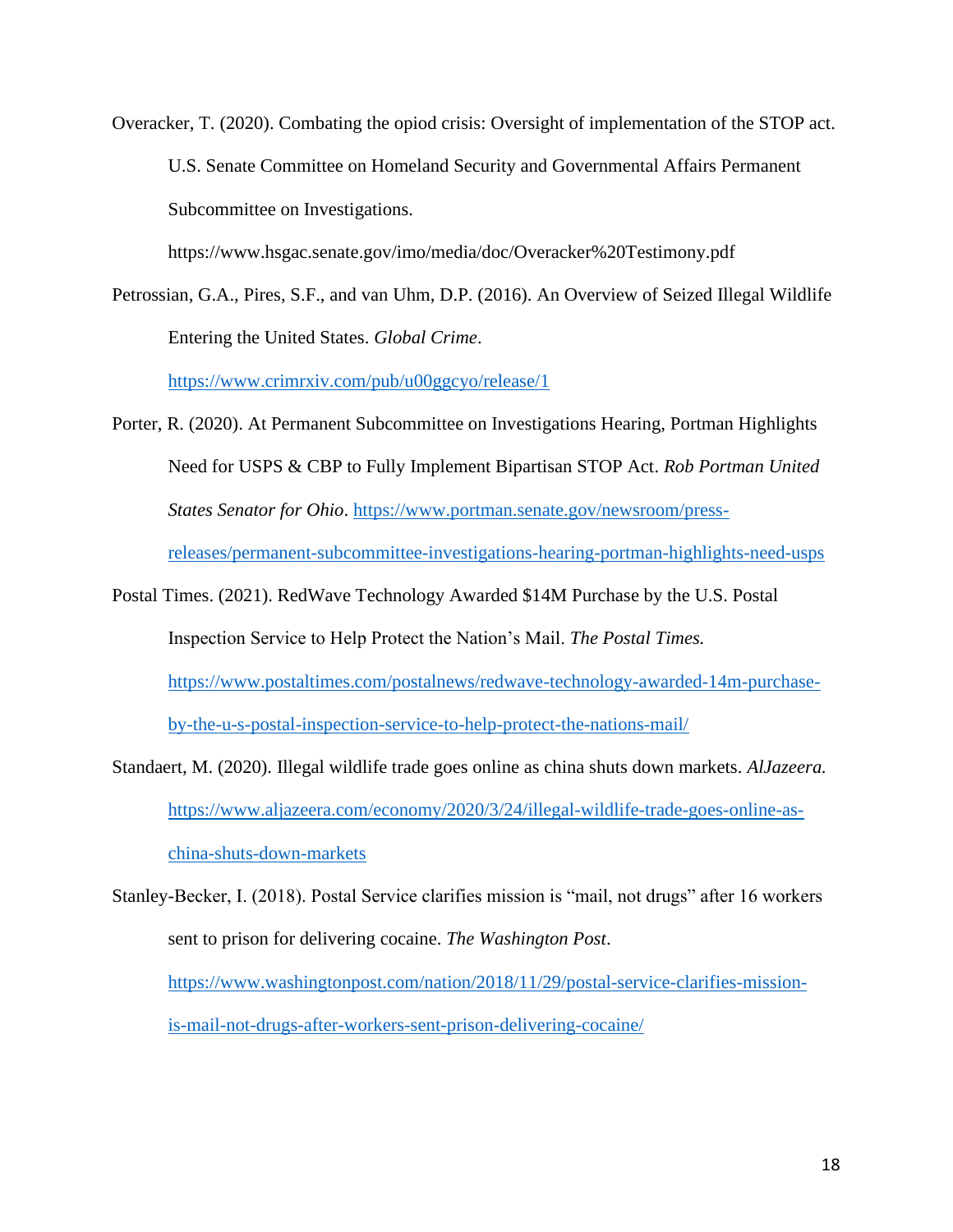TRAFFIC. (2020). Malaysian Stakeholders Discuss Ways to Curb Wildlife Trafficking Through the Mail. *TRAFFIC*.

[https://www.traffic.org/news/malaysian-stakeholders-discuss-ways-to-curb-wildlife](https://www.traffic.org/news/malaysian-stakeholders-discuss-ways-to-curb-wildlife-trafficking-through-mail/)[trafficking-through-mail/](https://www.traffic.org/news/malaysian-stakeholders-discuss-ways-to-curb-wildlife-trafficking-through-mail/)

- USCBP. (2020). CBP Officers Seize Fake COVID-19 Test Kits at LAX. United States Customs and Border Protection. [https://www.cbp.gov/newsroom/national-media](https://www.cbp.gov/newsroom/national-media-release/cbp-officers-seize-fake-covid-19-test-kits-lax)[release/cbp-officers-seize-fake-covid-19-test-kits-lax](https://www.cbp.gov/newsroom/national-media-release/cbp-officers-seize-fake-covid-19-test-kits-lax)
- United States District Attorney's Office Southern District of New York. (2021). U.S. Postal Worker and Four Others Arrested for Shipping Heroin and Fentanyl Through the Mail. (DOJ 21-049). *Department of Justice*. [https://www.justice.gov/usao-sdny/pr/us-postal](https://www.justice.gov/usao-sdny/pr/us-postal-%09worker-and-four-others-arrested-shipping-heroin-and-fentanyl-through-mail)[worker-and-four-others-arrested-shipping-heroin-and-fentanyl-through-mail](https://www.justice.gov/usao-sdny/pr/us-postal-%09worker-and-four-others-arrested-shipping-heroin-and-fentanyl-through-mail)
- United States Postal Service. (2018). Use of Postal Service Network to Facilitate Illicit Drug Distribution*.* (OIG sAT-AR-18-002) *Office of Inspector General.* <https://www.oversight.gov/sites/default/files/oig-reports/SAT-AR-18-002.pdf>
- USPS. (2019). Guide to Mail Center Security. *United States Postal Inspection Service,* Publication 166.<https://about.usps.com/publications/pub166.pdf>
- USPS. (2014). Publication 14 Prohibitions and Restrictions on Mailing Plants, Animals, and Related Matter. *United States Postal Service*.

<https://about.usps.com/publications/pub14/welcome.htm>

USPS. (2020). United States Postal Inspection Service Annual Report 2019. *United States Postal Service*.<https://www.uspis.gov/wp-content/uploads/2020/02/2019AR.pdf>